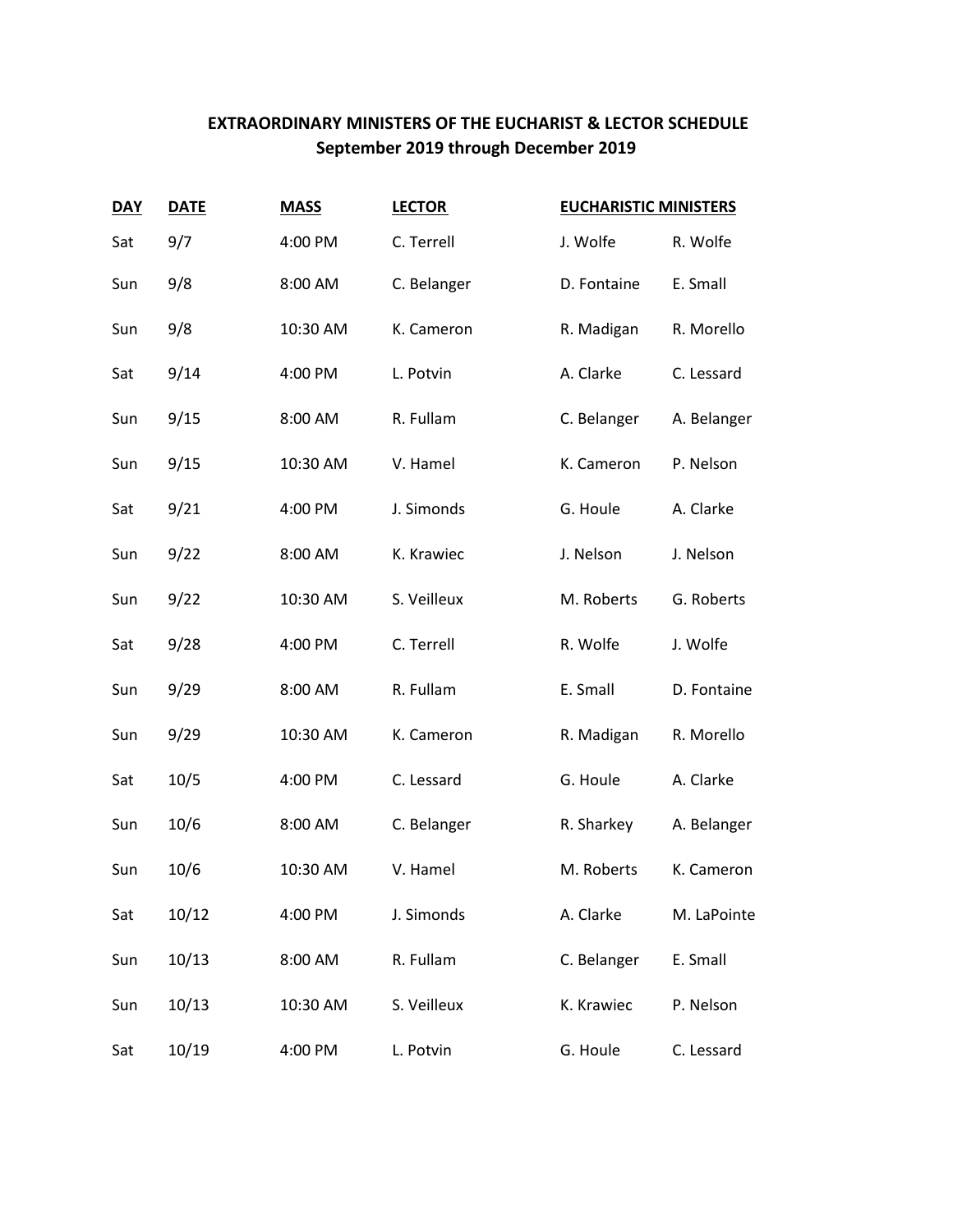| Sun | 10/20 | 8:00 AM  | C. Belanger | J. Nelson   | J. Nelson   |
|-----|-------|----------|-------------|-------------|-------------|
| Sun | 10/20 | 10:30 AM | K. Krawiec  | R. Madigan  | P. Nelson   |
| Sat | 10/26 | 4:00 PM  | J. Simonds  | C. Lessard  | A. Clarke   |
| Sun | 10/27 | 8:00 AM  | R. Fullam   | D. Fontaine | E. Small    |
| Sun | 10/27 | 10:30 AM | K. Cameron  | M. Roberts  | G. Roberts  |
| Sat | 11/2  | 4:00 PM  | C. Terrell  | J. Wolfe    | R. Wolfe    |
| Sun | 11/3  | 8:00 AM  | C. Belanger | R. Sharkey  | A. Belanger |
| Sun | 11/3  | 10:30 AM | V. Hamel    | K. Krawiec  | R. Morello  |
| Sat | 11/9  | 4:00 PM  | J. Simonds  | G. Houle    | C. Lessard  |
| Sun | 11/10 | 8:00 AM  | R. Fullam   | E. Small    | C. Belanger |
| Sun | 11/10 | 10:30 AM | S. Veilleux | R. Madigan  | R. Morello  |
| Sat | 11/16 | 4:00 PM  | L. Potvin   | J. Wolfe    | R. Wolfe    |
| Sun | 11/17 | 8:00 AM  | K. Krawiec  | J. Nelson   | J. Nelson   |
| Sun | 11/17 | 10:30 AM | K. Cameron  | M. Roberts  | G. Roberts  |
| Sat | 11/23 | 4:00 PM  | C. Terrell  | C. Lessard  | G. Houle    |
| Sun | 11/24 | 8:00 AM  | C. Belanger | A. Belanger | E. Small    |
| Sun | 11/24 | 10:30 AM | V. Hamel    | K. Cameron  | R. Morello  |
| Sat | 11/30 | 4:00 PM  | C. Lessard  | J. Wolfe    | R. Wolfe    |
| Sun | 12/1  | 8:00 AM  | R. Fullam   | D. Fontaine | R. Sharkey  |
| Sun | 12/1  | 10:30 AM | S. Veilleux | R. Madigan  | P. Nelson   |